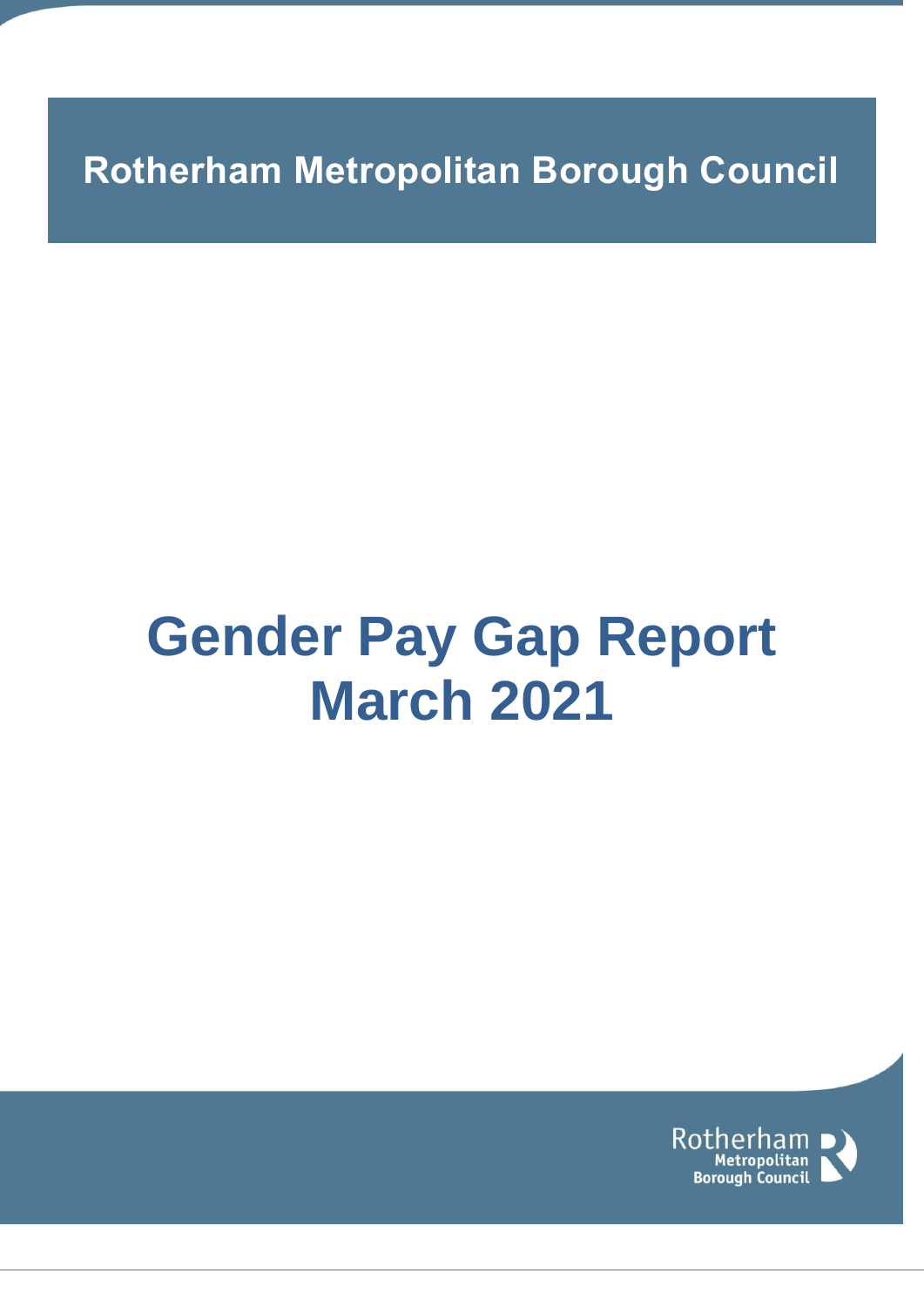## **Introduction**

The fifth edition of our published report covers a period where the Council's workforce has been dealing with the challenges of delivering vital services throughout the coronavirus pandemic.

This has involved the introduction of new ways of working, that have built on our previous flexible working policies, and support a culture of working wherever, whenever, and however is most appropriate to ensure the best possible outcomes for residents and service users, both now and in the future. These new ways of working provide greater flexibility to employees to achieve an improved work life balance.

The impact of the coronavirus pandemic has seen new recruitment and retention challenges emerge, making our work with the wider Rotherham Together Partnership to raise skills levels, increase employment opportunities and remove barriers to good quality sustainable employment for local people ever more important.

As previously reported, three quarters of the Council's workforce continue to live in the borough and ensuring equality of opportunity for our workforce and tackling workplace exclusion remain critical for the continued success of the Council and set an example for all other employers within the borough.

Fair pay is important for everyone, but it is worth pointing out that the 'Gender Pay Gap' is not the same issue as 'Equal Pay'. The Council has a longstanding commitment to a transparent approach to pay and grading and is confident employees receive remuneration within the same grade when carrying out the same or equivalent value work.

It is important to stress that the gender pay gap does not stem from paying men and women differently for the same roles across the Council; it is the result of the roles in which men and women work within the organisation and the salaries that these roles attract. The Council is committed to undertaking action which will support a positive reduction in the gender pay gap through development, career progression and not removing lower paid roles from the organisational structure.

Our commitment to developing our workforce continues, including opportunities for apprenticeships for new and existing staff, and the Rotherham Leader development programme to grow skills and further career development. During 2020/21, 79% (228) of promotions were women, 5% higher than the workforce representation. The number of women in senior positions (top 5% of earners) also increased to 65.8% with over two thirds (five of the seven) of the Council's Strategic Leadership Team women.

In 2021 our gender pay gap remained almost the same as the previous year, however over the last eight years the Council has seen significant reductions in its gender pay gap with the mean gap reducing from 18.2% to 11.2% and median from 21.8% to 9.2%.

Although there is no requirement to do so the Council also monitors the pay gap of BAME and disabled employees. I am pleased to report that BAME and disabled colleagues continue, on average, to be paid more than their non BAME and non-disabled colleagues.

The insights in this report help to inform our future approach and shape our Workforce Plan.

#### **Sharon Kemp**

**Chief Executive Rotherham Metropolitan Borough Council**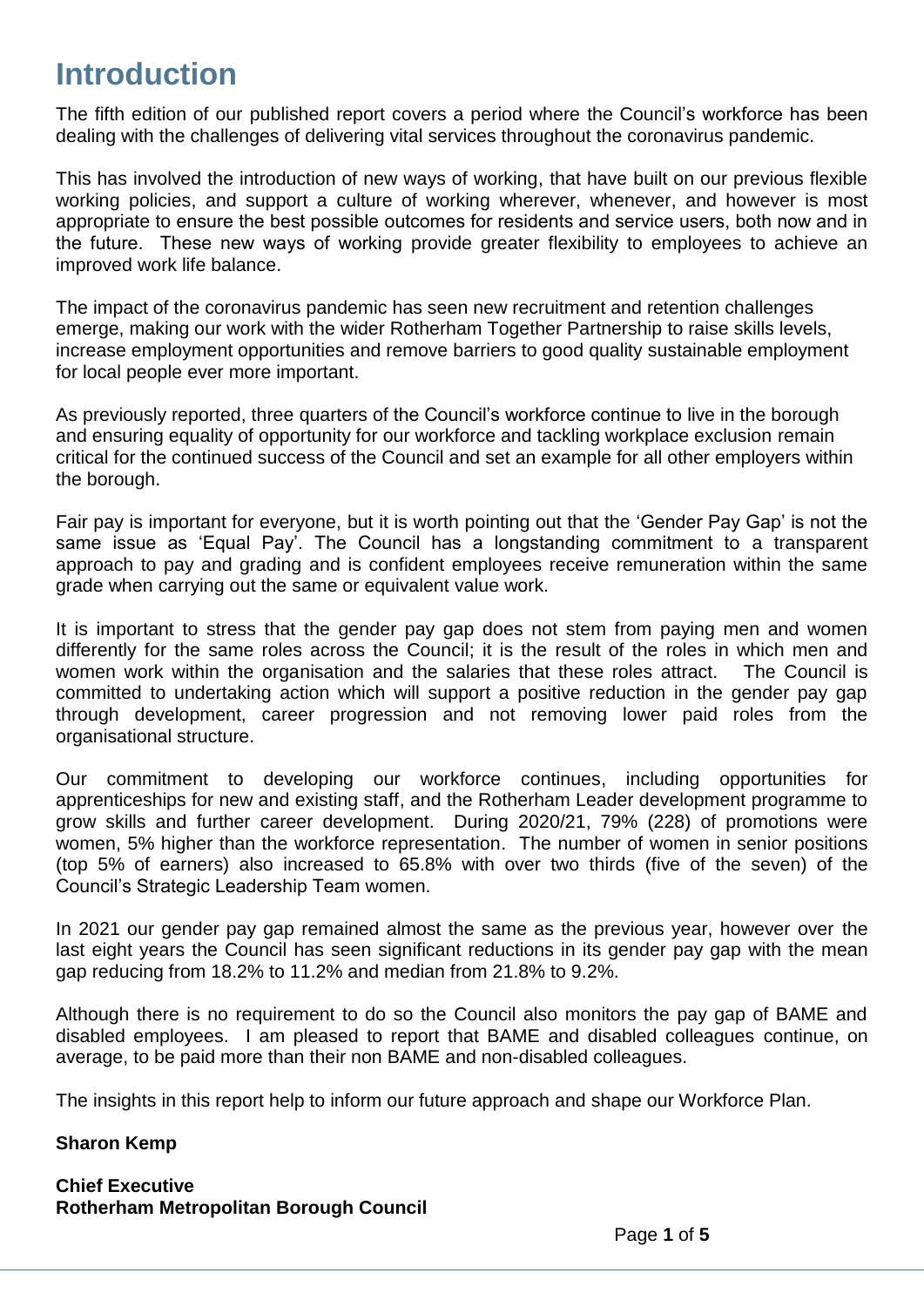## **Background**

The Council is required by law to carry out Gender Pay Reporting on an annual basis in line with the Equality Act 2010 (Specific Duties and Public Authorities) Regulations 2017.

From 2017, any organisation that has more than 250 employees must publish and report specific figures about their gender pay gap. The gender pay gap is defined in the regulations as the difference between the average earnings of men and that of women, calculated relative to men's earnings. These calculations must be made using payroll information correct as on a specific date.

For public sector organisations the specific date, or snapshot date is the 31 March and information on pay gaps based must be published by 30 March each year.

Maintained schools are responsible for publishing their data separately from the Council, which means that schools data is not included in this report.

Data must be published and reported on the following differences between male and female employees:

- Mean gender pay gap in hourly pay
- Median gender pay gap in hourly pay
- Mean bonus gender pay gap
- Median bonus gender pay gap
- Proportion of males and females receiving a bonus payment
- Proportion of males and females in each pay quartile

On the snapshot date of 31 March 2021, the Council had 4992 employees, females accounted for three quarters of the workforce predominantly in part-time permanent positions, whilst the male workforce was predominantly full-time workers in permanent positions. Since 2010 the number of males working part-time has gradually increased to over one in five, compared to almost two out of three females.

Over the same period the number of women in the top 5% of earners has also gradually increased and at the snapshot date almost 66% of the Council's top 5% of earners were female and made up two thirds of the Strategic Leadership Team.

The Council has a clear understanding of the overall gender composition of its workforce and regularly monitors its workforce in relation to the other protected characteristics e.g. ethnicity, age, as these can also impact on the extent of any pay gaps.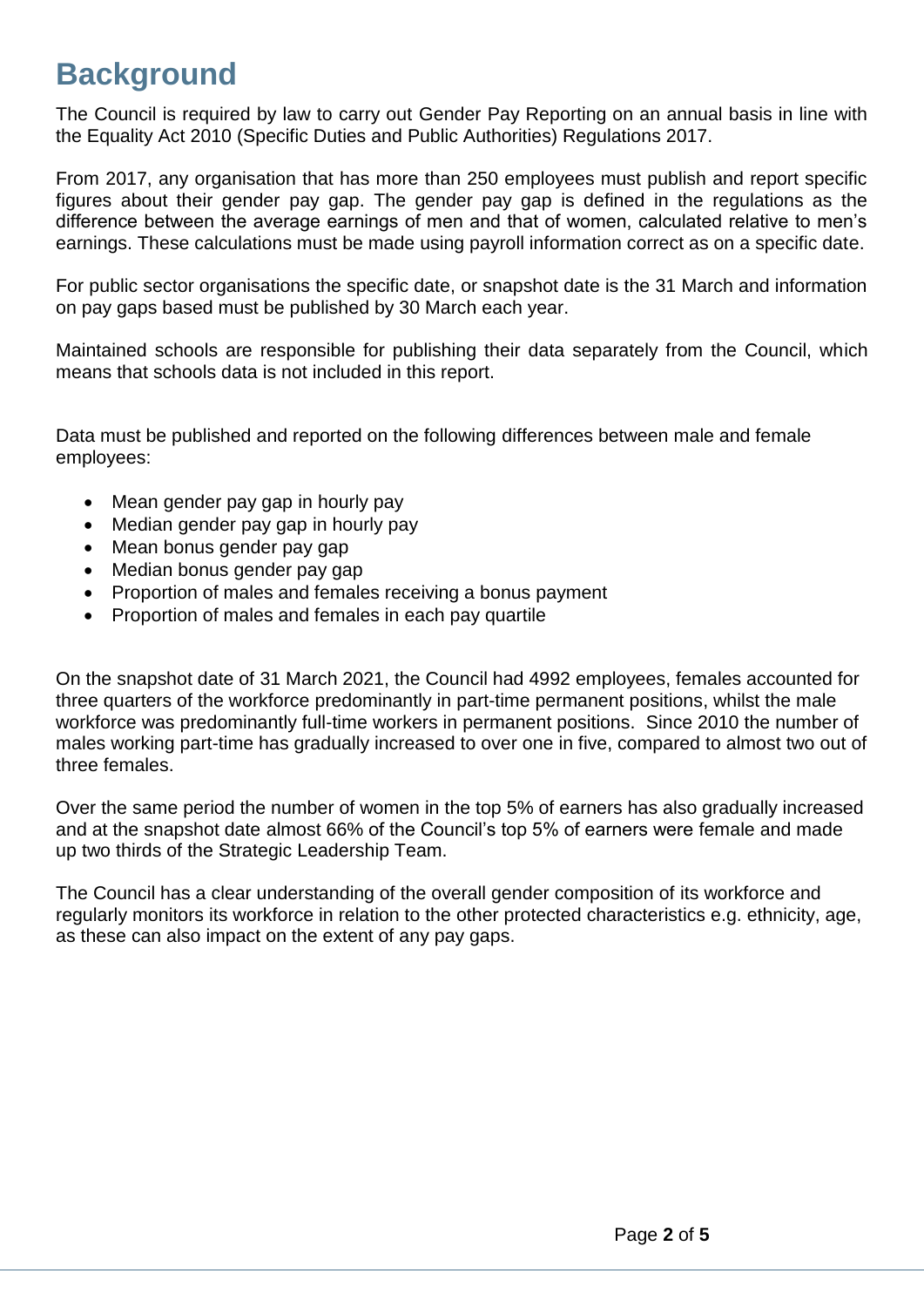## **Data and analysis**

#### **Mean and Median Gender Pay Gap**



A positive pay gap indicates that men are paid more than women and a negative pay gap that women are paid more than men

The mean gender pay gap for the Council at the end of March 2021 increased slightly from the previous year, from 9.1% to 9.2% whilst the median pay gap remained at 11.2%. Analysis of the underlying data did not identify any significant change in the gender composition of the workforce compared to the previous year and the change will therefore be down to fluctuations in the number of and demographics of the workforce.

Over the last nine years the Council's mean gender pay gap has reduced considerably from 18.2% to 11.2% and the median from 21.8% to 9.2%.

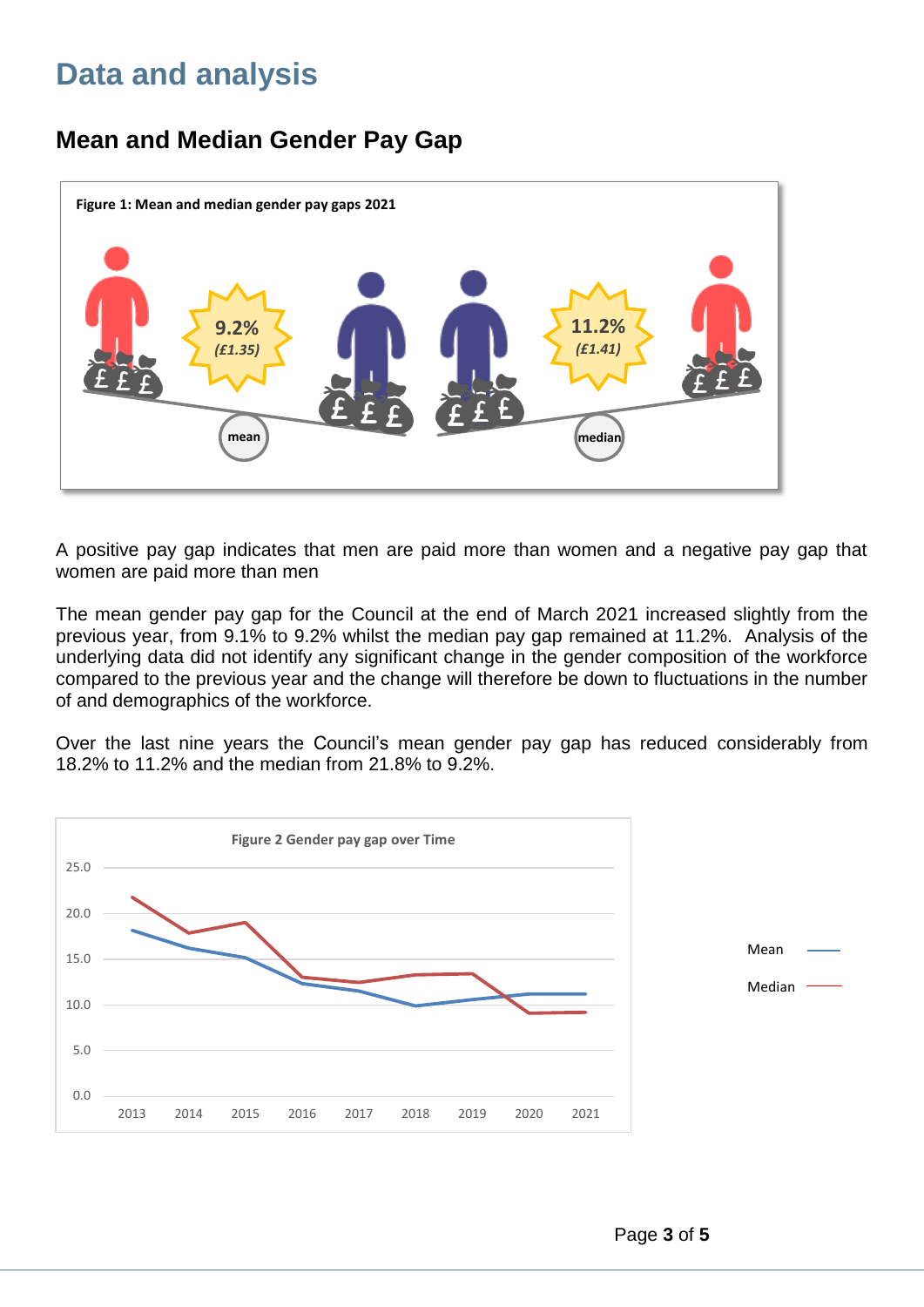

The Council's pay gap shows that men were paid more than women, however, the figures compare favourably with the average UK gap of 15.4%, EU average 14.1% (Eurostat figures published on the European Commission of Justice's website) and the lowest EU countries, Belgium, Italy and Luxenberg who are below 6%.

Currently there is no legislative requirement to publish information on other protected characteristics, however analysis of Black, Asian and minority ethnic (BAME) employees showed the Council had a negative 14.9% median pay gap and negative 0.8% mean pay gap and for disabled employees a negative 10.8% median and a negative 3.4% mean.

The negative pay gaps indicate that both BME and disabled employees are paid more than non-BAME/disabled employees.

#### **Mean and Median Bonus Gender Pay Gap**

The Council does not operate any bonus schemes.

#### **Proportion of males and females by pay quartile**



The gender distribution in the two middle quartiles is broadly in line with the overall workforce representation. In the lower quartile, where the Council has a large number of female employees working in traditionally low-paid cleaning and catering roles, there is an over-representation of female workers. In the upper quartile, where the jobs tend to be professionally qualified or dependent on several years of management or other types of experience women are underrepresented but make up over 65% of the top 5% of earners and two thirds of the Strategic Leadership Team.

When looking at the spread of employees across the pay quartiles, the ideal would be to see 26% of all males and 74% females in each of the four quartiles, mirroring workforce representation. This has almost been achieved for female employees, however, for male employees there is a discrepancy of ten percentage points between the upper and lower quartiles.